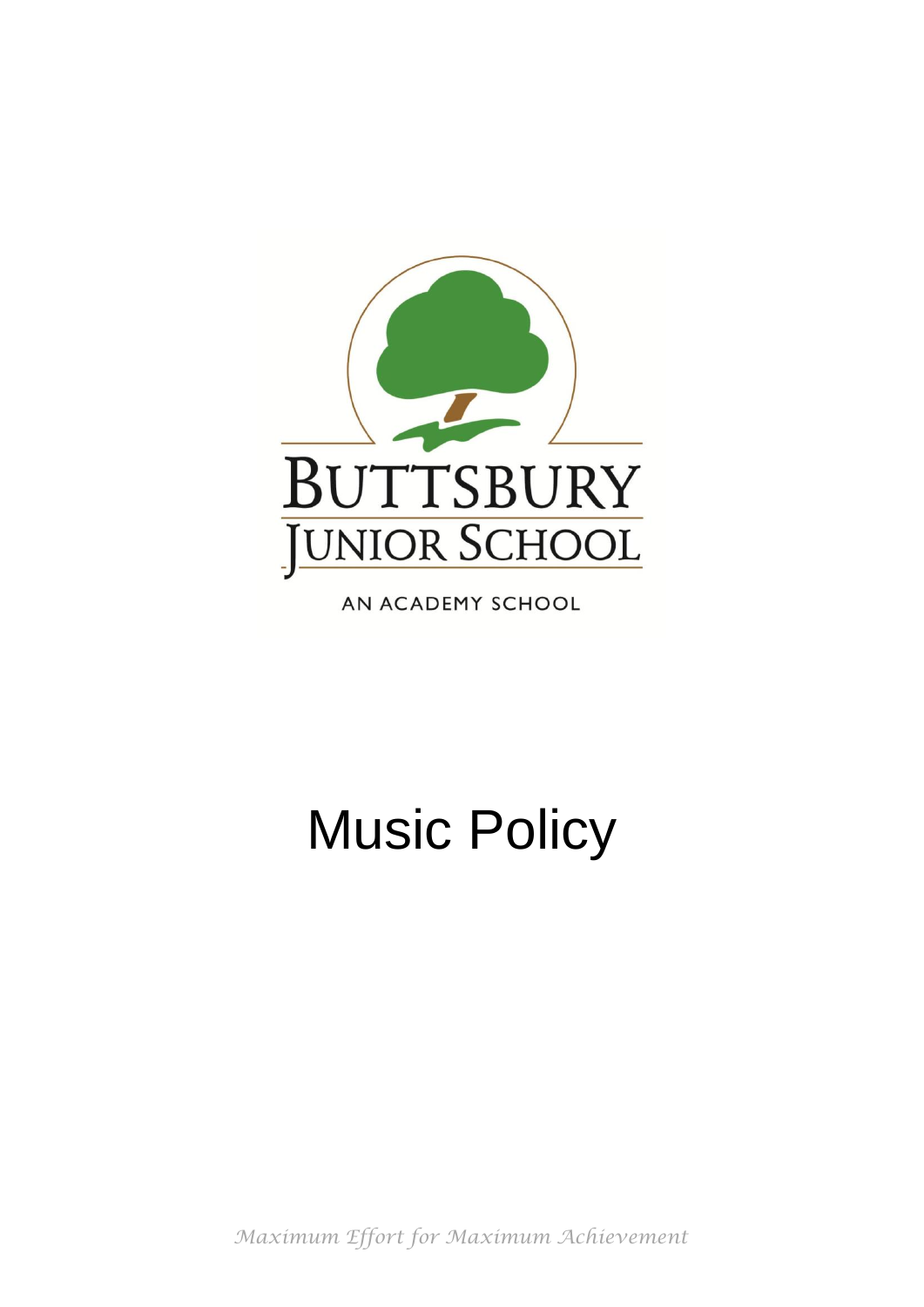

In Music, pupils at Buttsbury Junior School Academy are given opportunities to be actively involved in listening, composing and performing thereby developing their sensitivity to and understanding and enjoyment of the subject.

# **Aims of Music**

The National Curriculum for music aims to ensure that all pupils:

- **Perform, listen to, review and evaluate music across a range of historical periods, genres,** styles and traditions, including the works of the great composers and musicians
- **EXECT** Learn to sing and to use their voices, to create and compose music on their own and with others, have the opportunity to learn a musical instrument, use technology appropriately and have the opportunity to progress to the next level of musical excellence
- Understand and explore how music is created, produced and communicated, including through the inter-related dimensions: pitch, duration, dynamics, tempo, timbre, texture, structure and appropriate musical notations.

# **Curriculum Intent**

- Our curriculum is ambitious, broad and well-balanced. The curriculum is carefully planned with a clear learning sequence, to ensure new knowledge and skills are built upon.
- Our mastery approach provides opportunities for children to apply their skills across the curriculum and ensures pupils have the cultural capital required to be successful citizens.
- We use the KWL approach (What we know, What we want to know and What we have found out) to ensure progression in learning and our mastery approach enables children to apply knowledge and skills they have learnt to new situations.
- The Music curriculum is carefully differentiated and provides excellent skills-based challenge therefore addressing the needs of our children with SEND as well as those who are more able.

## **Curriculum Implementation**

- The Music Subject Leader is a music specialist and Music lessons are delivered by Higher Level Teaching Assistants (HLTAs). The Music Subject Leader has focused monitoring sessions six times a year, supported by the Headteacher.
- Medium Term Plans are devised carefully to ensure there is a clear sequence of learning. We have deliberately limited the number of different aspects studied within a subject area to enable us to deepen learning and focus on skills' development.
- **Interactive Working Walls which mirror our KWL grids are used to promote deep learning.**
- **Pupil talk is a strength of all lessons and enables teachers to help children develop** vocabulary and language.
- Careful use of questioning, using the platform of Bloom's Taxonomy, enables teachers to check pupils' understanding and also challenge them.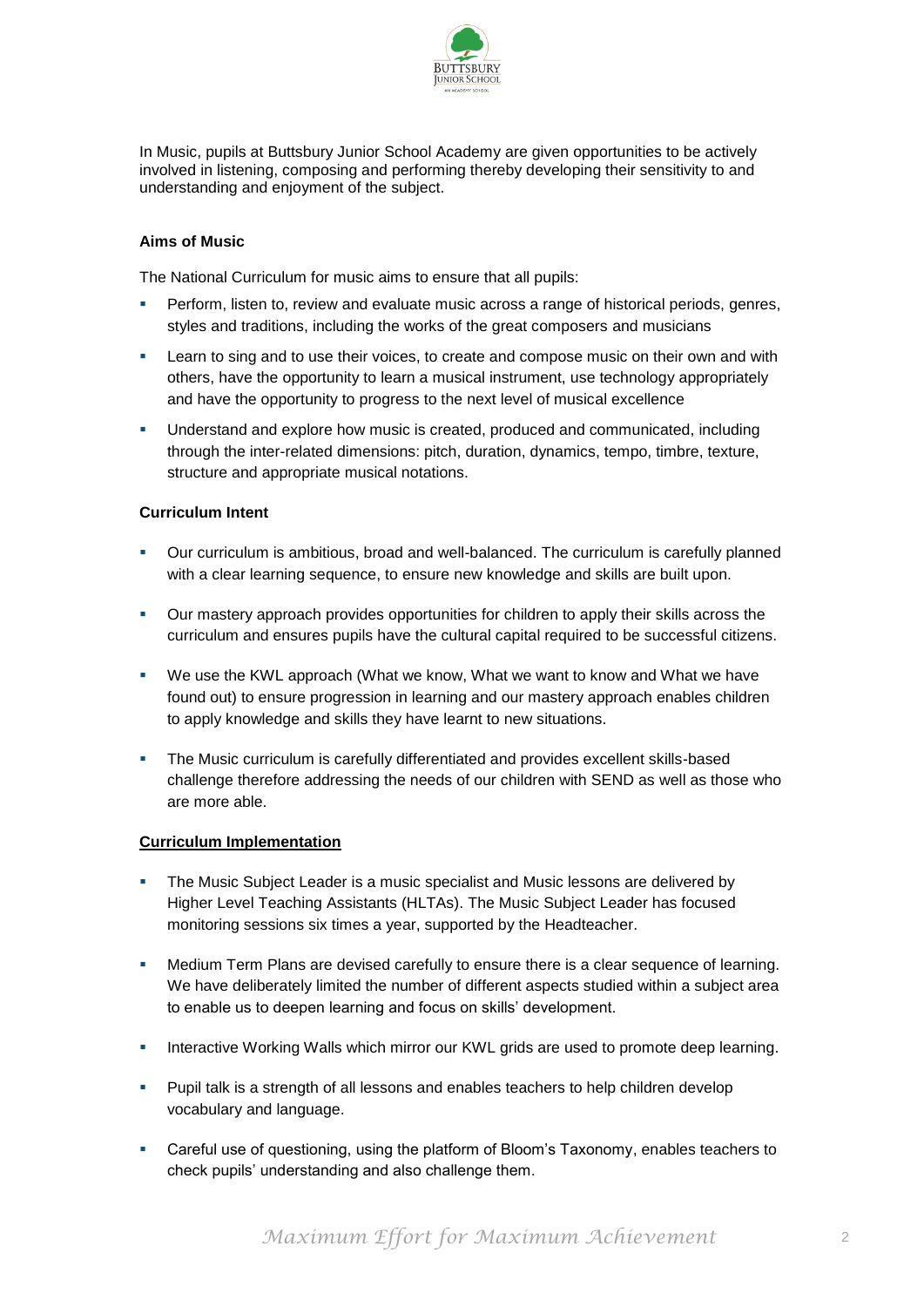

- Teachers use the 'double teach' approach to ensure more able learners are moved on swiftly and to enable additional support to be given, as appropriate, to other learners.
- Assessment, via questioning and use of KWL grids, is used to check pupils' embedded learning and our mastery curriculum enables pupils to apply new skills readily.
- The school has its own data tracking system which both parents and teachers find helpful in order to identify next steps in learning. Data is collected twice a year for Music.

## **Curriculum Impact**

- Monitoring findings show that outcomes in Music are of a very high standard and progress is generally rapid and seldom slow.
- Pupils enjoy their learning and are enthused by the knowledge they gain.

#### **Music in relation to the National Curriculum**

The curriculum is organised to ensure that pupils' experience of music is developed through activities that bring together requirements from the KS 2 programme of study (performing + composing; listening + appraising and developing an understanding of the history of music).

They ensure:

- A progressive understanding of musical elements:
	- pitch (high/low sounds + stages in between)
	- duration (including rhythm + groups of beats)
	- dynamics (loud/quiet + stages in between)
	- timbre (difference in tone colour between instruments/voices)
	- texture (layers/combinations of sounds)
	- $-$  tempo (speed) and their use within structure
- The development of necessary skills whilst engaged in musical activity:
	- Sing and play music, both pitched and unpitched, controlling sounds made by the voice and a variety of sound sources;
	- Perform with others;
	- Compose musical ideas (explore, create, select, organise and appraise sounds);
	- Record their compositions, using symbols where appropriate;
	- Use and read standard notation;
	- Listen to specific sounds and groups of sound sources / instruments;
	- Make children aware that there are various types of music from different times, cultures and places and for diverse occasions (including music by well known composers and performers);
	- Understand the ways by which music changes to reflect these differences;
	- Respond to and evaluate music.
- A balanced programme of activities which provides opportunities for pupils to work individually, in pairs, in groups and as a class and which demonstrates continuity between years.
- The appropriate use of ICT to support learning in the music curriculum.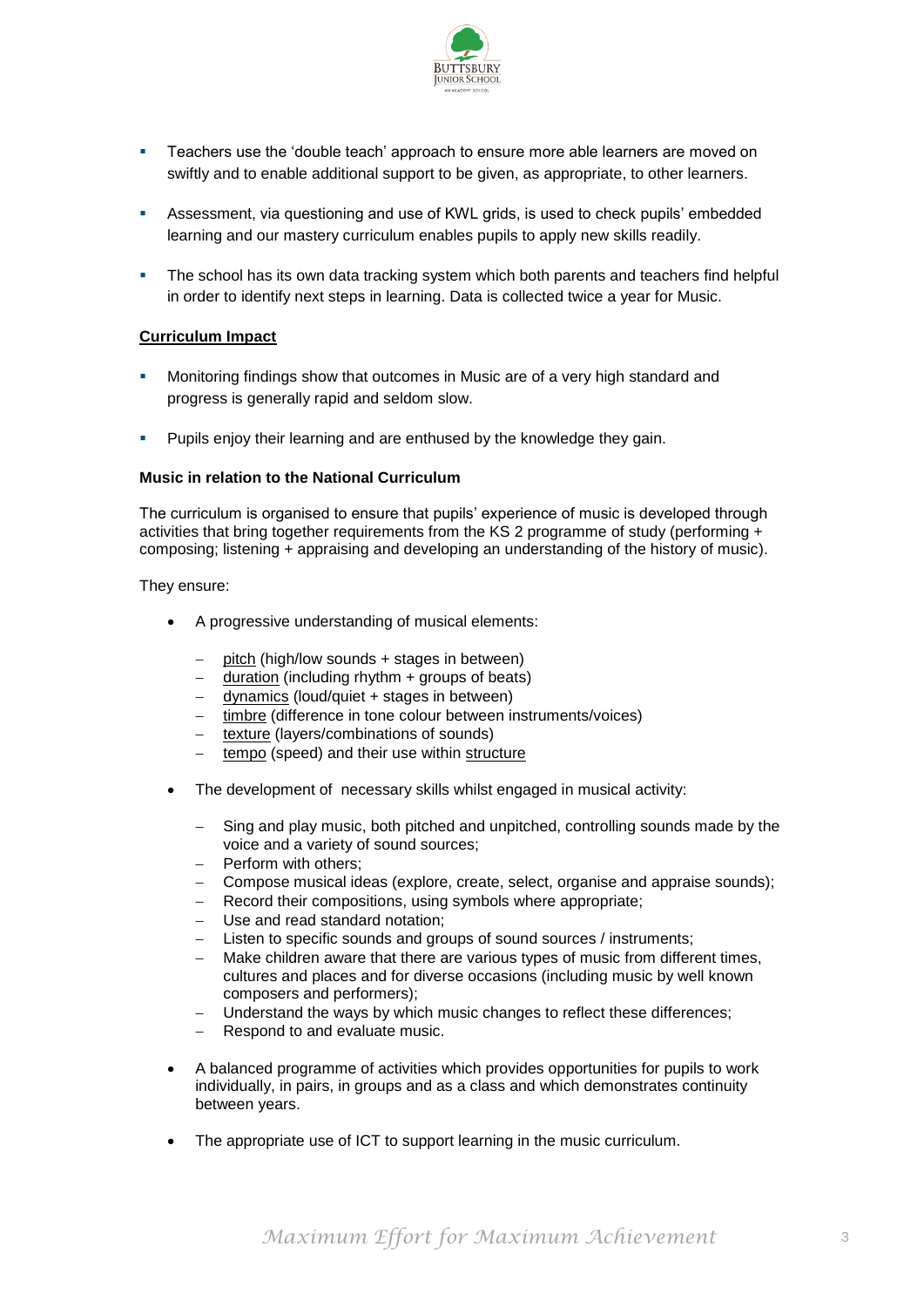

 That all areas of the music curriculum will be an enjoyable part of any child's experience.

## **Planning of Music**

Music planning is based on the National Curriculum, Music Express and Charanga Schemes of Work.

Plans are written by the HLTA responsible for delivering Music and include cross-curricular links, differentiation and resources used.

## *Timetabling and planning ensures that:*

- Each class has regular lessons involving whole class, small group and individual activities
- There is sufficient opportunity for children to participate in active music making, covering a variety of cultures
- Children discover, explore and develop technical skills
- There is usage of a wide variety of musical instruments including the voice
- Children begin to refine listening skills
- There are experiences to support the learning and adopting of the principles and procedures inherent to the discipline and nature of musical traditions and conventions
- Children learn how to create, store and display musical sounds
- Provision is made for children with different learning abilities through a variety of tasks and responses

### **Relationships to other subjects**

Pupils are given opportunities, where appropriate, to develop and apply their computing capability in their study of music - particularly for listening, accessing information, performing, creating, manipulating and storing sounds. Wherever possible, links are made to other subject areas, e.g. History (Romans and South American music) and Science (The Planets).

#### **Links with literacy**

### **Examples of musical activities and tasks which support the development of** *Literacy***:**

- Listening skills: associated with creating rhythmic patterns using syllables and rhyming patterns using structure
- Comprehension: when an appropriate sound response is made to given words and phrases to enhance the meaning
- Reading musical scores: following the same left to right procedure and interpreting symbols and introducing vertical as well as horizontal reading (linked to bus/train timetables for example)
- Speaking: developing the ability to evaluate and discuss musical sounds using appropriate vocabulary
- Story structure: with beginning, middle and end and musical structure, with introduction, middle section and coda
- Characterisation of a plot: as in songs or music which have a story
- Recognising silent letters: as with a symbol for a rest in music
- Punctuation: commas and semi colons to indicate a space of time in music , phrase marks or a comma above the musical stave and a full stop at the end is like a double bar line in music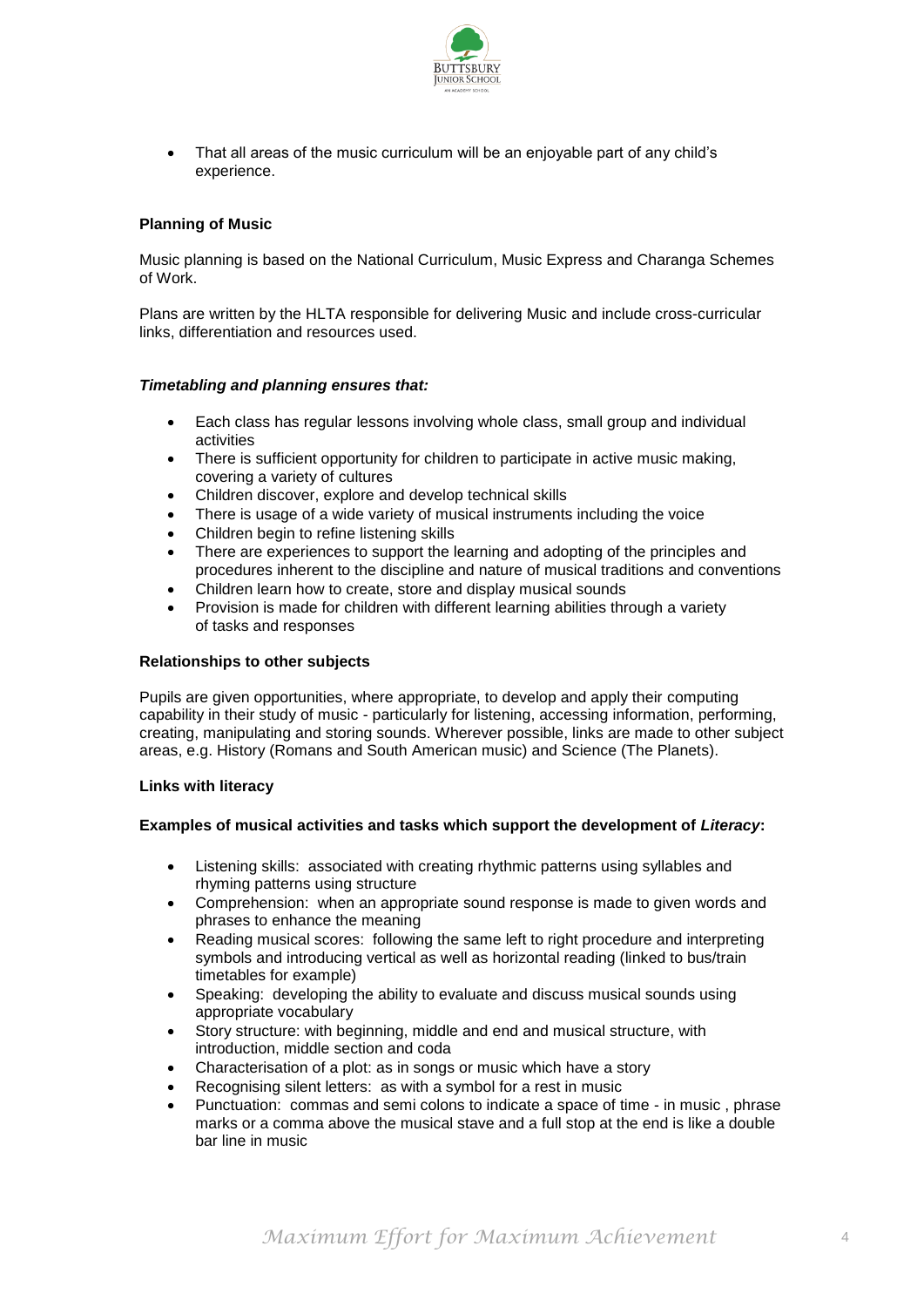

## **Links with maths**

## **Examples of musical activities and tasks which support the development of** *Maths:*

- Number sequencing metre (beats in a bar)
- Time and space, linked to tempo and duration
- Patterning rhythmic and melodic repetition, symmetry a rhythm or melody played forwards and then backwards
- Counting layers of sounds in musical texture and rounds and accumulative songs

## **Equal Opportunities and Special Needs**

- There will be opportunities in Music for all children to both practise skills and extend musical talents.
- The programme of study for each Key Stage will be taught in ways appropriate to pupils' abilities.
- There will be equal access to materials
- Participation in a wide variety of musical activities will be encouraged.

## **Links with other School Policies**

The Music Policy addresses the issues relating to Equal Opportunities, Children with Special Educational Needs, the Health and Safety of pupils and staff, and Teaching and Learning by incorporating the principles, values, aims and objectives in the following school policies:

- Equal Opportunities
- Special Educational Needs
- Academically Able
- Inclusion
- Health and Safety
- Teaching and Learning

#### **Assessment and Recording**

Recording children's musical achievements and progress can be accomplished in a variety of ways :-

- Sound recordings on microphones or iPads
- Visual recordings photographs, art work or iPads
- Sound and visual videos or iPads
- Written evidence through graphic and conventional scores
- and the written language

Children's progress is measured against descriptions in the National Curriculum.

## **Role of the Music Subject Leader**

The music subject leader will:

- Provide assistance to all staff when requested, in order to implement the music policy consistently throughout the school
- Organise resources to support the school music policy and teachings
- Co-ordinate purchasing, organisation and distribution of resources
- Arrange in-service support